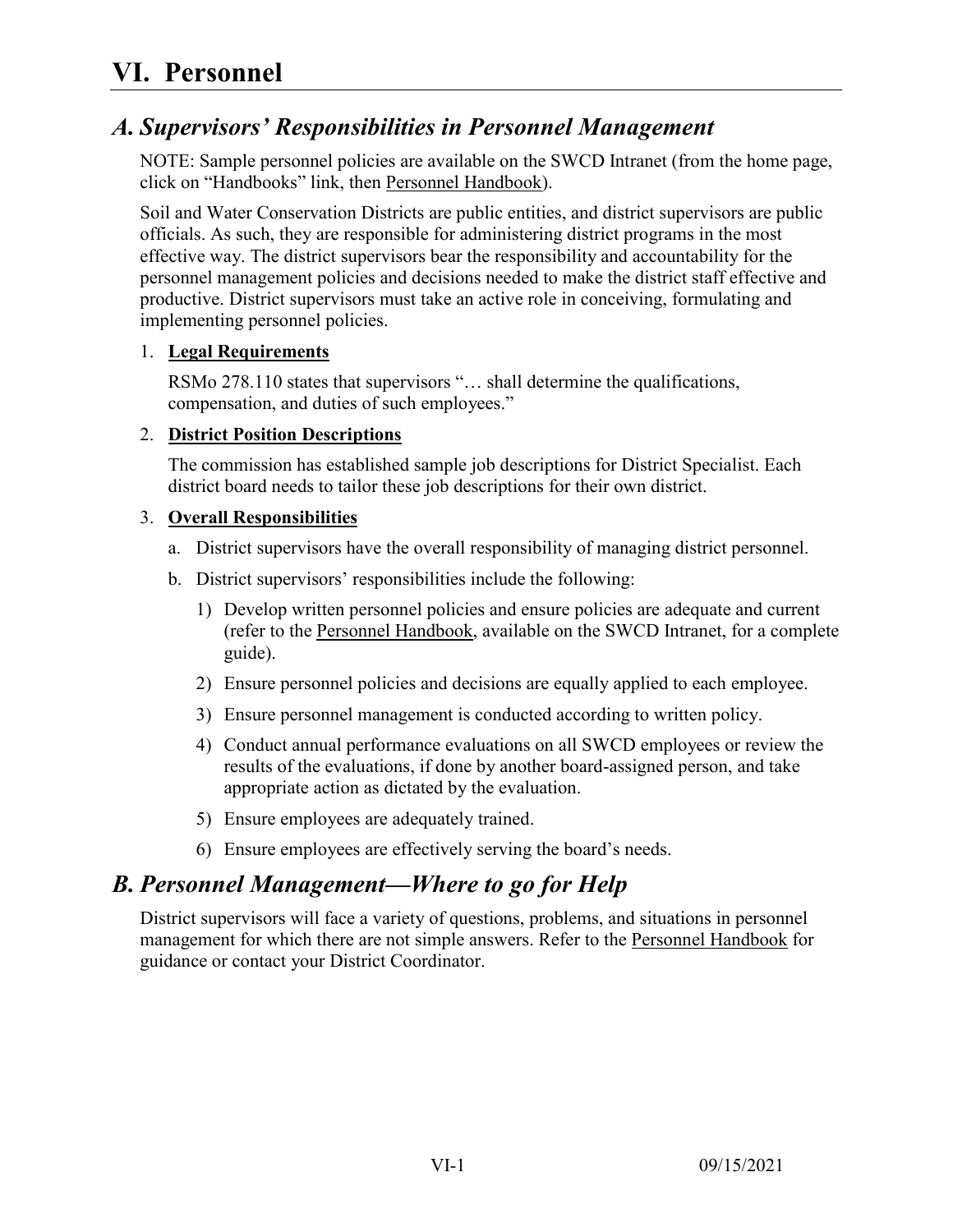# *C. Employee Supervision*

### 1. **The Board of Supervisors' Responsibility**

- a. District personnel are accountable to, and supervised by, the district board. If the board chooses to delegate some of the responsibility to a district employee, then care must be taken to see that the supervisors maintain their decision-making authority in all matters.
- b. Supervision of the district employees will depend on experience and ability to work without supervision, the presence of a district employee who is responsible for supervising other district employees, and the availability of a district supervisor to frequently visit the office. The SWCD board must not delegate supervision of SWCD to an NRCS employee.

### 2. **Minimizing Conflict**

The district must take the lead in establishing clearly defined areas of responsibility and chain of command where district employees work closely with employees of NRCS and other cooperating agencies. This will minimize problems of conflicting work assignments and supervision of employees. Supervisors should review the "Cooperative Working Agreement" (refer to the Appendix) when developing priorities and working arrangements.

# *D. Developing Personnel Policies*

### 1. **Avoid Problems with Personnel Management**

- a. Many personnel management problems can be avoided if each district establishes written personnel policies. Written policies simplify delegation of responsibility for the operation of a personnel system.
- b. When developing written policy, please reference the **Personnel Handbook** (available on the SWCD Intranet) developed for the districts, by the Department of Natural Resources. This document can be used for ideas and format, as it covers many personnel issues that may arise in a district.

### 2. **Understanding Personnel Policies**

- a. There is no substitute for clear understanding between the district and the employee at the time of employment regarding the district's personnel policies. Policies should be read thoroughly by the potential employee prior to employment. Any policies that are unclear to the applicant should be thoroughly explained. Once the employment policies have been read and understood by the potential employee, that person should sign and date a copy of the policies.
- b. The signed and dated copy of the personnel policies should be kept in each employee's personnel file. This will provide a quick reference as to the terms of employment if questions arise between the employee and the district.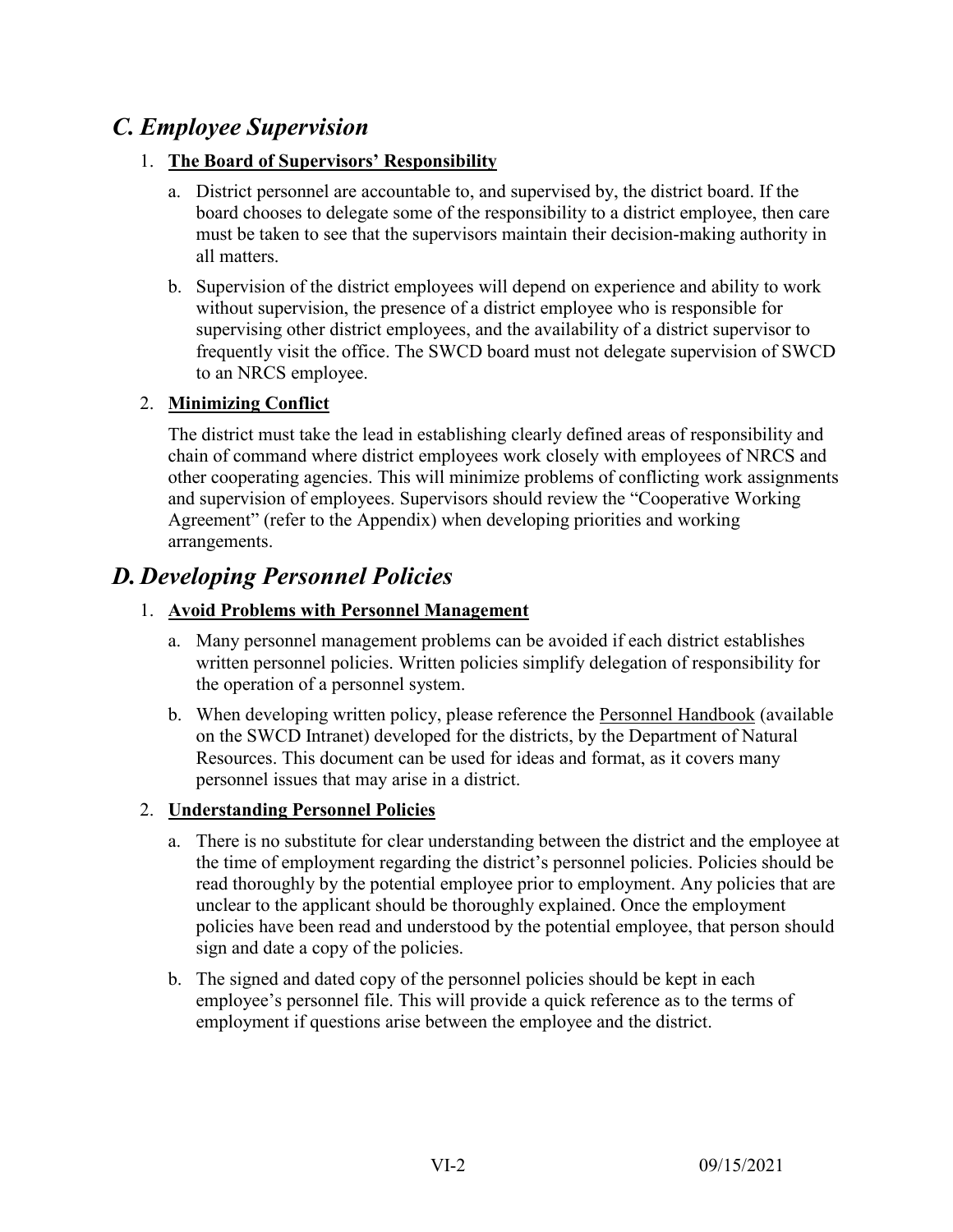# *E. Hiring*

### 1. **Recruitment Methods**

The following methods can be used by a district to recruit employees dependent upon the local situations and needs.

- a. Advertising (TV, radio, and newspapers).
- b. Use websites such as Indeed.com
- c. Using public employment services.
- d. Contacting universities, community colleges and vocational schools.
- e. Cooperating with other governmental jurisdictions.
- f. Utilizing commercial employment agencies.
- g. Asking district cooperators about potential candidates.
- h. Discuss with the district coordinator and NRCS for resumes of potential candidates.
- i. District contact other Soil and Water Conservation District offices for personnel leads.

#### 2. **Job Applications and Interviews**

- a. Sample application (refer to "Sample Job Application" in the Appendix) may be used, as is, or modified to suit the district's particular needs.
- b. Supervisors must refrain from asking questions on the application forms and during interviews that may violate the Civil Rights Act. All questions asked in a job interview must relate to the duties to be performed by the position being filled. Non job-related questions can lead to legal issues for the district.

### 3. **Staff Turnover**

- a. If the district has personnel turnover, contact the program office prior to taking any action in filling or interviewing for the position.
	- 1) Districts must submit a board letter stating that a vacancy in staff has or will occur. The letter must include:
		- a) Name of the former employee.
		- b) Position held.
		- c) Information to justify the need to refill the vacated position.
	- 2) When the district receives authorization to hire a new employee, the district should follow hiring policies in its personnel policy or those outlined in the sample Personnel Handbook on the intranet.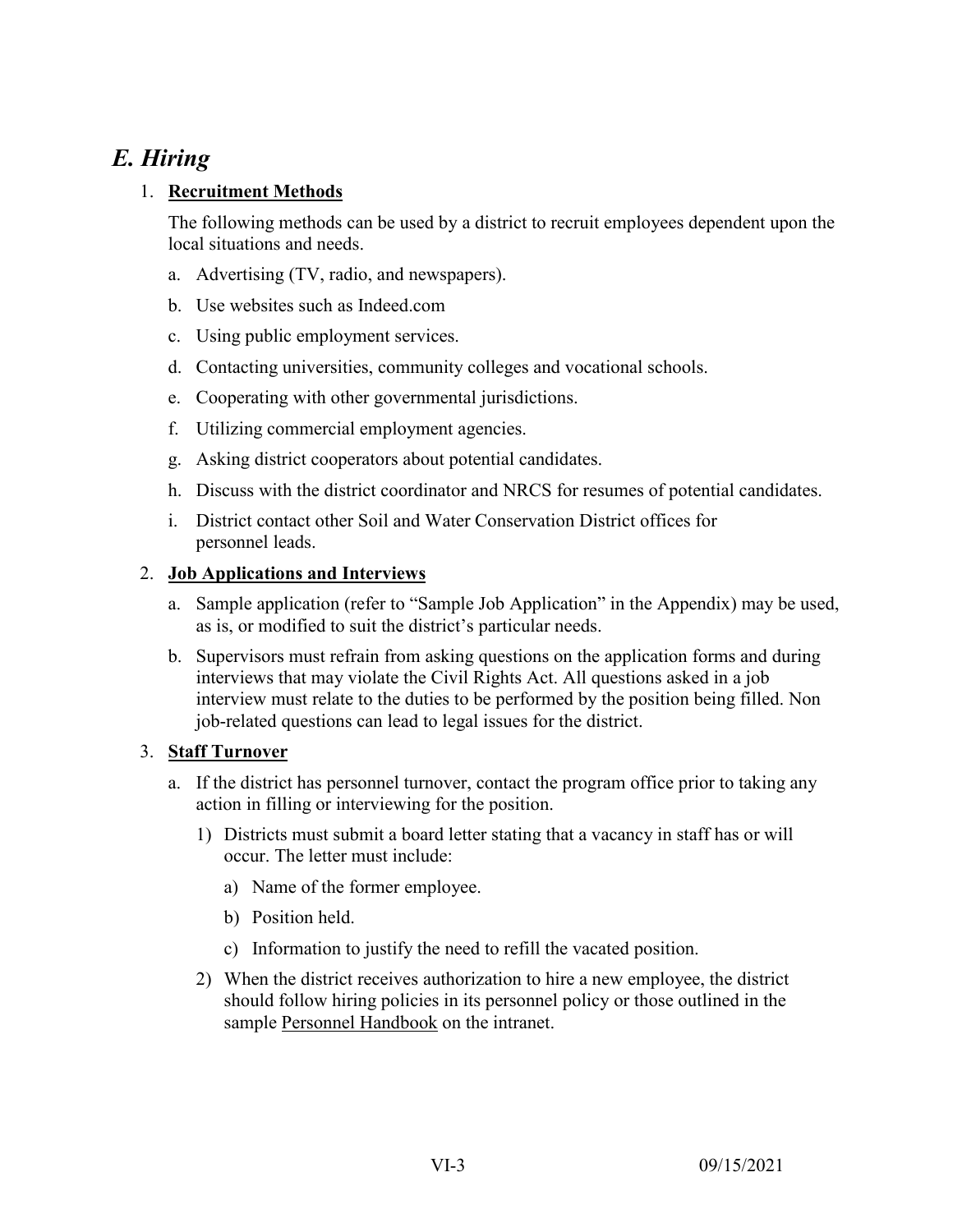- 3) After a new employee is hired, the district must submit an outgoing staff form for the previous employee and an incoming staff form for the new employee to the program office.
- 4) When the program office receives all of the above information, a new allocation sheet will be sent.
- b. Personnel management is a duty of the local soil and water conservation district board, but the program office must be notified when staff turnover occurs. Notification allows accurate maintenance of employee database, email addresses, computer accounts, health insurance payments, and possible budget revisions.
- c. An SWCD New Employee Handbook is located on the SWCD intranet page. This handbook provides necessary information for a new employee.

# *F. Compensation*

The SWCD board is responsible for determining the salary for their staff. The funds provided by the state for SWCD employee salaries will be based on the SWCD Progression Line. All salary increases for SWCD staff must be approved by the SWCD board and noted in the board minutes

### 1. **SWCD Progression Line**

The SWCD progression line provides an opportunity for all SWCD employees to progress through four levels once all requirements are met. The different levels as listed on the progression line are District Specialist I, District Specialist II, District Specialist III and District Specialist IV. The progression line has a tenure and a testing/training component. Both the tenure and testing/training component must be completed prior to the employee being eligible to progress to the next step. The SWCD Progression Line is located on the SWCD intranet page.

Once an employee becomes eligible for the next step on the progression line the SWCD board must submit a Stipend Change Form. The Stipend Change From can be found on the SWCD intranet page. Once approved the state stipend for the employee will increase at the beginning of the next quarter. July  $1<sup>st</sup>$ , October  $1<sup>st</sup>$ , January  $1<sup>st</sup>$  and April  $1<sup>st</sup>$ represent the beginning of the quarters. The Stipend Change Form and documentation, verifying the employee completed the testing and/or training needed, must be received prior to the dates listed above.

Only time spent as an SWCD employee counts toward the progression line. Time spent as an NRCS, MDC, or DNR employee does not count toward the time needed for the progression line. Time as an intern does not count toward the time needed for the progression line. For part-time employees the years of service will be prorated.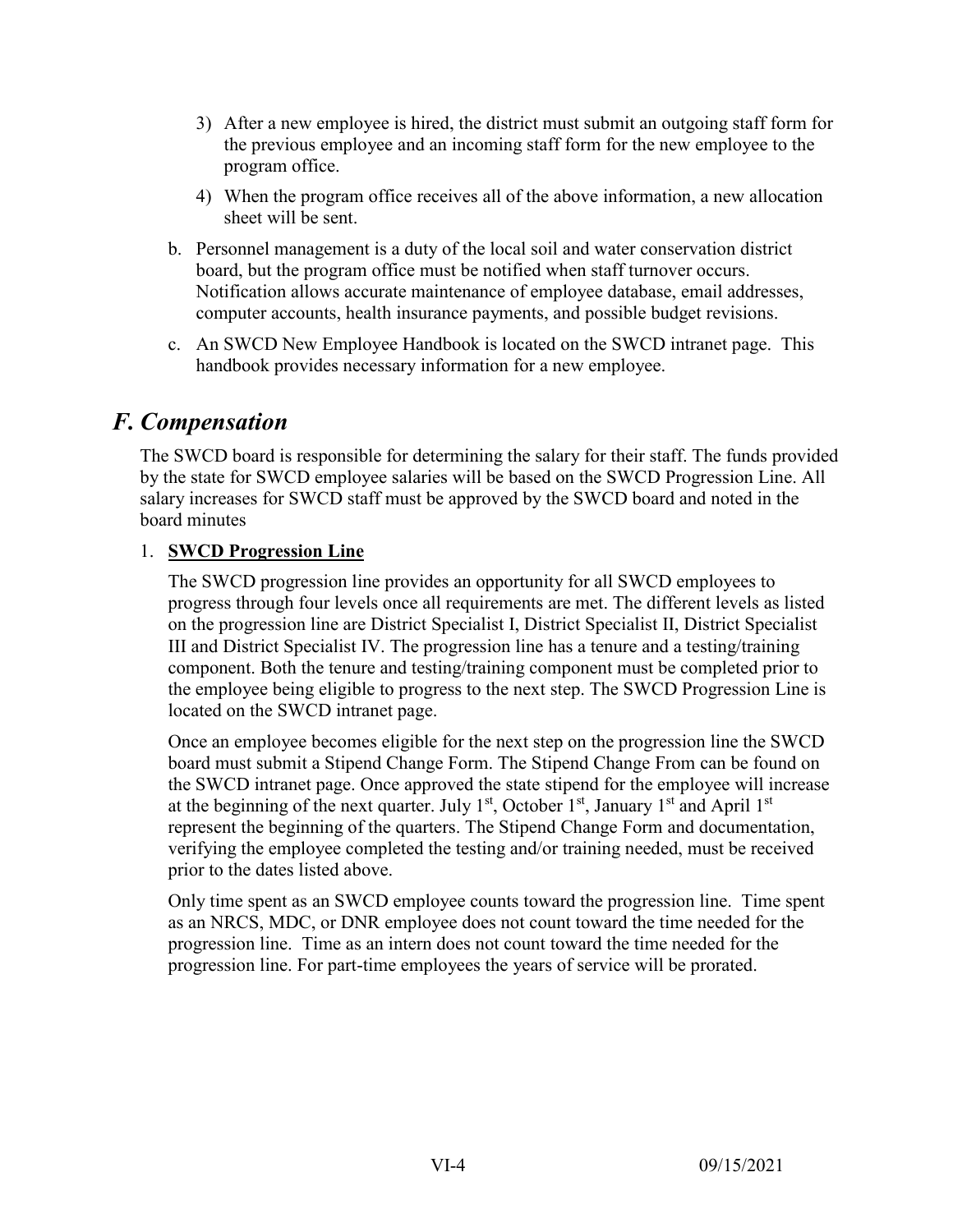#### 2. **Sharing Staff**

SWCDs are encouraged to share staff. Sharing staff between SWCDs is a way to use strengths of your employees and to better serve the cooperators of the SWCD. A shared SWCD employee can be eligible for an increase in their state stipend. The shared stipend rate is listed on the SWCD Progression Line, located on the SWCD intranet site.

If SWCD boards are interested in sharing their staff they must hold a joint meeting to discuss sharing employees. Both SWCD boards, the district coordinator and the NRCS district conservationist must be present at this meeting.

A Memorandum of Understanding (MOU) must be developed to define expectations of what the specific shared activities will be for each employee based on the needs of each SWCD. The MOU must be signed by both boards and submitted to the program office. The SWCDs should have a yearly meeting to evaluate how the sharing is working in their SWCDs.

A shared employee must work a minimum of 200 hours per fiscal year for another SWCD. Sharing activities are specific work task that an employee does for another SWCD such as, financial tracking, maps, Missouri Soil and Water Information Management System (MOSWIMS), grazing assistance, terrace layout and designs, conservation plan designs, EQIP contracts, etc… If an employee fails to get the required 200 shared hours in a fiscal year the state stipend will be reduced to the non-shared pay rate for the next year.

Staff does not need to travel to another SWCD to share. Several activities can be done remotely from another SWCD office.

Activities not considered shared include jointly held activities such as Field Office Service Area (FOSA) meetings, regional and state envirothon, grazing schools, women in agriculture, etc…

If access to another SWCDs MOSWIMS is needed please contact the program office.

### 3. **Bi-Weekly Pay Period**

The Department of Natural Resources' auditor recommends districts use a bi-weekly pay period with a two-week lag-pay cycle to reduce improper issuance of payroll checks. A two-week lag payroll cycle means that an employee would receive a paycheck for the previous two-week pay period. For example, a new employee would be issued his or her first paycheck at the end of the fourth week of employment. This paycheck is for the time worked during the first two weeks. The employee then receives a paycheck every two weeks thereafter. When the employee ends employment with the district, he or she will receive their last paycheck two weeks after employment ends.

#### 4. **Time Reporting**

All district employees must use the web-based, time-reporting system within MoSWIMS to report daily work activities and time allocated. The employee will present the bi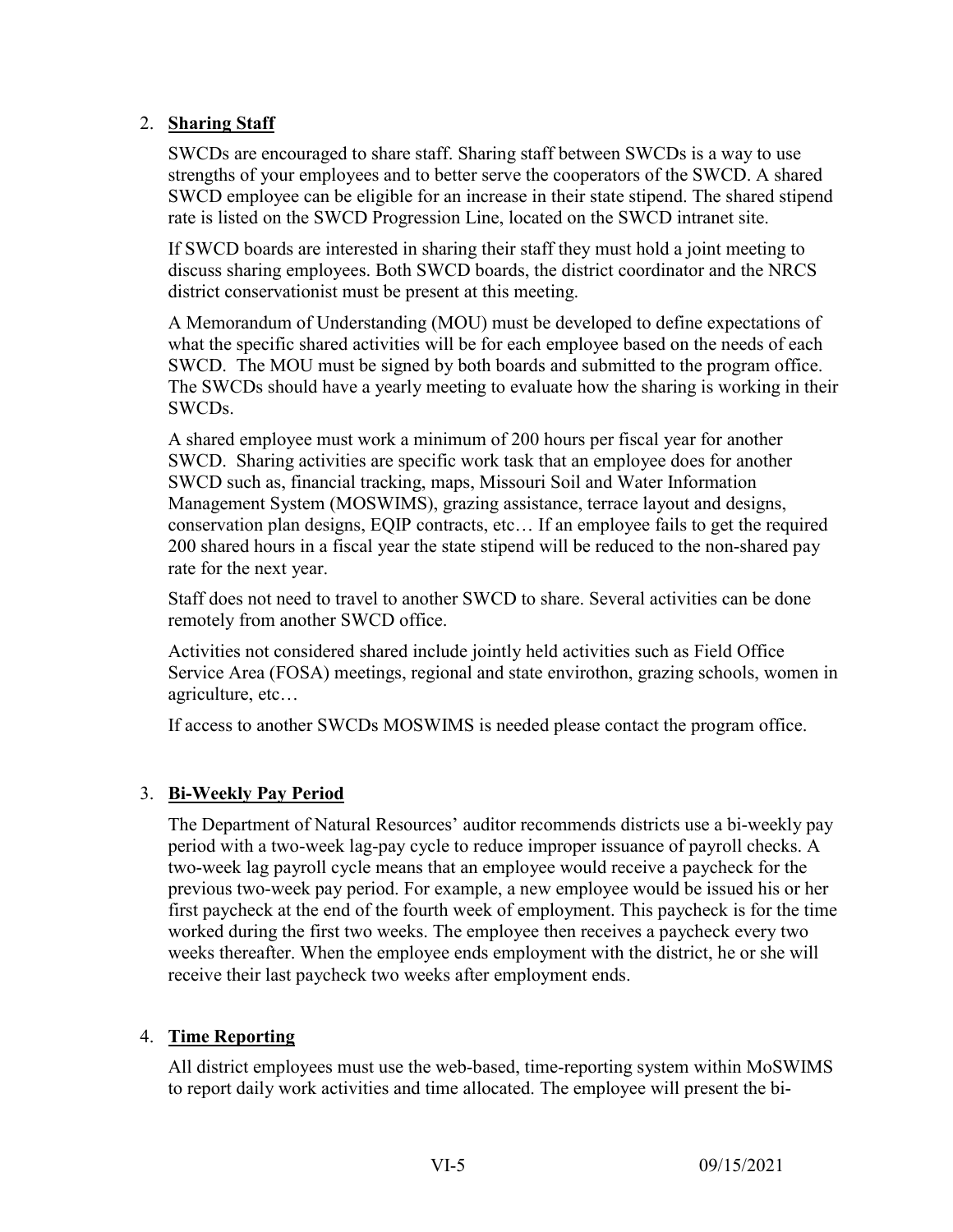weekly timesheet from MoSWIMS to the board for approval prior to receiving payment. The board is responsible for review and approval of district employees' timesheets.

# *G. Personnel Files*

- 1. Some personnel records must be maintained to meet legal requirements and promote the efficiency of district operations. The system established needs to be coordinated to avoid duplication and unnecessary collection of data.
- 2. Some basic personnel records that should be kept on each district employee include:
	- a. Application for employment.
	- b. Report of accident or occupational disease.
	- c. Retirement records.
	- d. Payroll vouchers.
	- e. Employee Earnings Record.
	- f. Employee W2 forms.
	- g. Quarterly report of wages paid.
	- h. Position description.
	- i. Performance evaluations.
	- j. Records of disciplinary actions.
	- k. Records of training.
	- l. Records of leave (annual, sick, military, etc.).
	- m. Employment Eligibility Verification (I-9 Form).
	- n. Employees Withholding Allowance Certification (W-4 State and Federal).

# *H.Employee/Employer Taxes*

Supervisors are responsible for ensuring their district complies with federal and state tax laws. The program office encourages all SWCDs to outsource their payroll to a payroll service or an accountant. Additional funding from the state will be provided to those SWCDs that outsource their payroll. Potential benefits for a SWCD that outsources their payroll duties include fewer audit findings, direct deposit of employee payroll checks, and additional time for current staff to work on other soil and water conservation efforts. Outsourcing these duties does not relieve the district supervisors of their responsibilities for any of these duties. Timesheets and payroll records must still be reviewed and signed by the board regardless of who prepares them.

The following is a brief overview of the employee/employer tax responsibilities of the district. For detailed tax reporting requirements and the district's legal responsibilities, the district should consult with the appropriate agency and/or a qualified payroll accountant. The addresses of these agencies are provided where appropriate. SWCDs are encouraged to have their payroll activities outsourced to an accountant or payroll service.

### 1. **State and Federal Tax Withholding**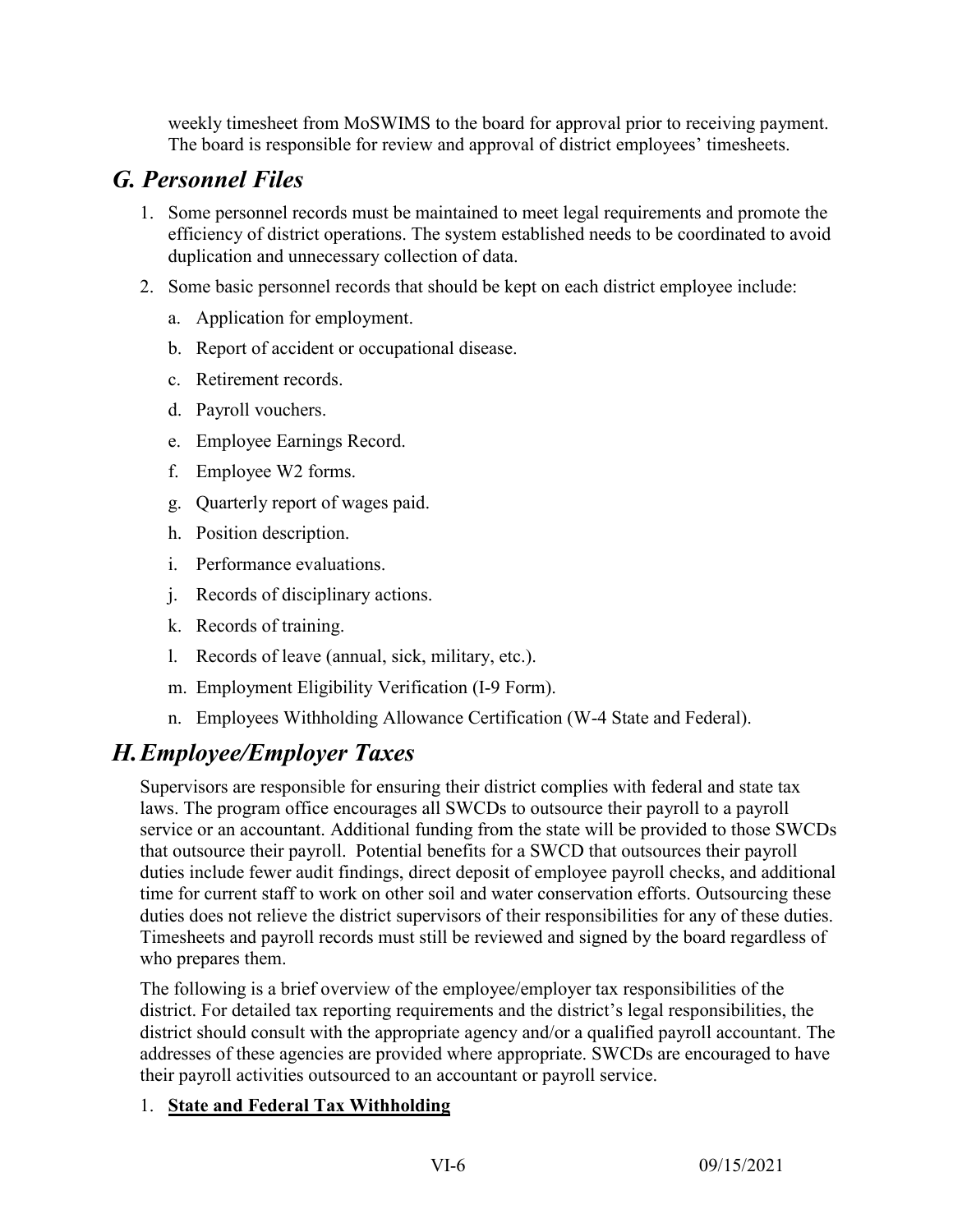- a. The wages paid to employees, generally, are subject to income tax withholding. Withholding provides employees with a means of paying their income tax in small amounts each pay period and prevents the hardship of making one large payment annually. The amount is figured separately for each payroll period. Wages include all payments made to the employee for services performed and utilizing accrued leave.
- b. For additional information on federal withholding taxes, contact the Internal Revenue Service toll free at 1-800-829-1040 (individuals), or 1-800-829-4933 (businesses). For additional information on state withholding taxes, contact the Missouri Department of Revenue's general inquiry line at (573) 751-3505

#### 2. **Unemployment Tax**

Districts have the option to choose to reimburse the Missouri Unemployment Compensation Fund for the amount of benefits actually paid to former employees instead of paying a regular percentage each quarter. Considerable caution must be exercised before adopting the "reimbursable" option, as this is not an acceptable expense from state funds. Unexpected large charges against the district can put a considerable strain on the personnel budget. Unemployment tax is an eligible expense from state funds (see State Funds and Eligible Expenses in section IX. Appendix) when based on the percentage established by the Division of Employment Security. For details on unemployment tax, contact the Division of Employment Security, by mail at 421 East Dunklin Street, PO Box 59, Jefferson City, MO 65101, or by phone at (573) 751-3215.

#### 3. **Social Security and Medicare**

- a. Under the Federal Insurance Contribution Act (FICA) districts which participate, must withhold Social Security and Medicare from wages that are paid to employees. Social Security and Medicare is withheld from the employee's gross salary until the employee's cumulative wages for the year reach a ceiling. Any wages above the ceiling amount are not subject to Social Security withholding. The district is responsible to pay a set percentage of the employees' wages for both Social Security and Medicare.
- b. Effective July 1, 1991, local government employees (including district employees) who are not covered by social security under the state voluntary agreement with the Secretary of Health and Human Services or are not participants in a retirement system in connection with employment for the local government, are subject to Social Security and Medicare contributions (Public Law 101-508). Districts can only cover employees under the Social Security Program through a contractual arrangement pursuant to Section 218 of the Social Security Act.
- c. For additional information on FICA, contact the State Social Security Office, Division of Accounting at (573) 751-2971.

# *I. Workers' Compensation Insurance*

1. Workers' Compensation covers injuries that result from an accident arising out of and in the course of an employee's employment with the district. The law also provides coverage for occupational diseases which arise out of and in the course of employment.